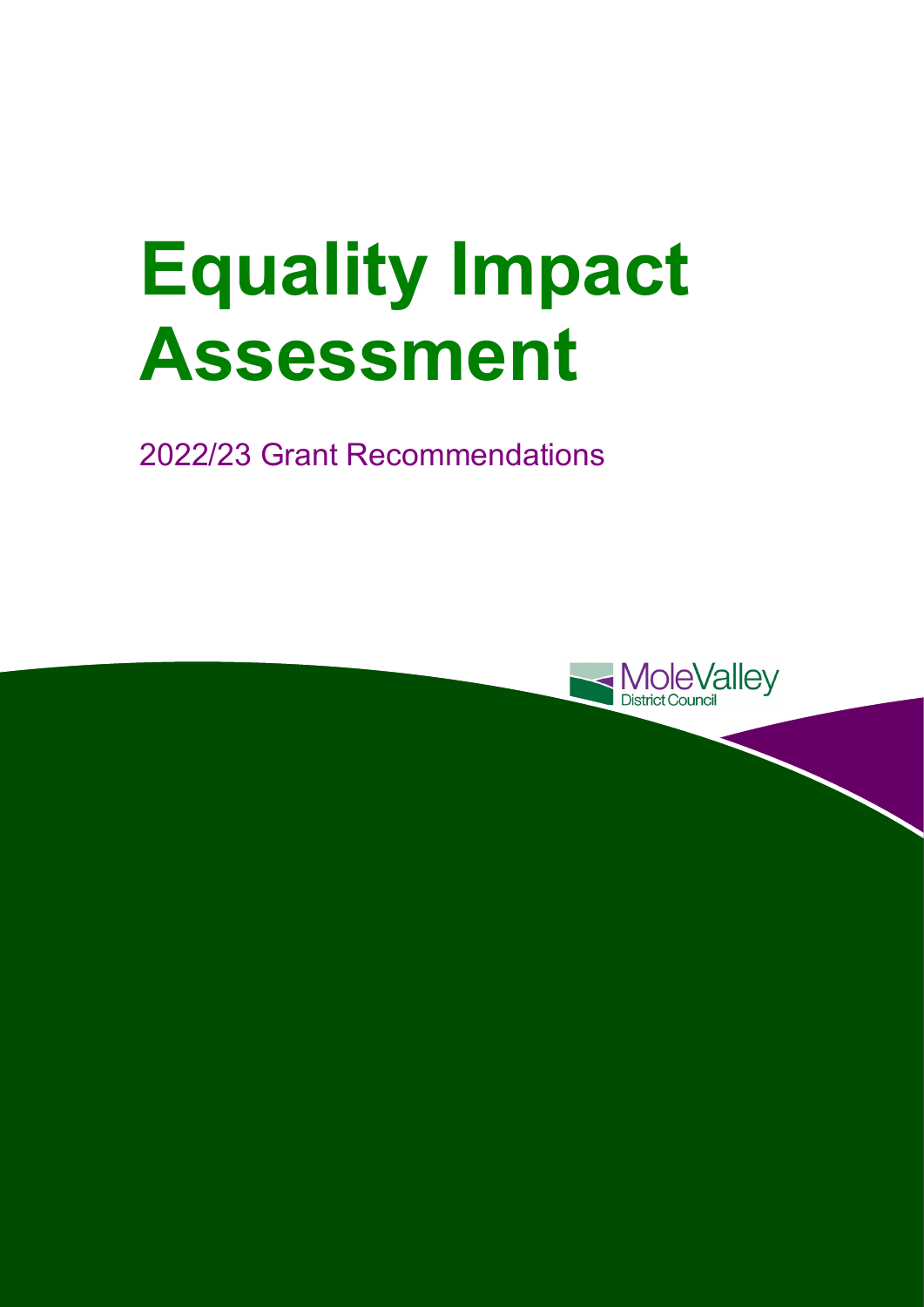**Section 1: Introduction and background** 

| What is being assessed?          | 2022/23 Grant Recommendations           |
|----------------------------------|-----------------------------------------|
| <b>Business unit</b>             | <b>Community Safety and Enforcement</b> |
| Job title of assessor            | <b>Helen Wilson</b>                     |
| <b>Strategic Management Lead</b> | Rachel O'Reilly                         |
| Date of assessment               | 29/11/2021                              |
| Is this a new or existing        | Existing                                |
| function or policy?              |                                         |

## **Description of the function or policy, including:**

- **The aims and scope**
- **The main beneficiaries or users**
- **they relate to (not all assessments will encounter issues relating to every** • **The main equality issues and barriers, and the protected characteristics**[1](#page-1-0)  **protected characteristic).**

This Equality Impact Assessment considers the Grants made in 21/22 only in relation to the capital grants.

There are no restrictions on which organisations can apply for a grant as long as they can demonstrate that they are constituted and are able to provide the required health and safety and financial evidence; the Grants Policy sets out the procedure and criteria for grant applications.

 All capital grant applications are for capital which is used for providing infrastructure to benefit the local community.

 The deadline for submission of applications to the Council's Grants programme for 2022/23 was 30<sup>th</sup> September 2021 and there were five capital applications made.

In total the capital expenditure proposed to be allocated to community and voluntary groups for 2022/23 is £35,000, which compares with a total of £67,500 in 2021/22.

The grants will benefit a wide range of people in Mole Valley including those who:

- suffer from rural isolation
- are young or elderly
- have a disability
- are deprived or disadvantaged
- are new mothers

<u>.</u>

 As is proposed in the Budget Setting report (also on this agenda) that increased promotion of alternative sources of funding for small scale grants, including the recently launched Mole Valley Community Lottery, has led to the conclusion that

<span id="page-1-0"></span> religion and belief, gender reassignment, sexual orientation, and marriage and civil partnership (Source: The protected characteristics are age, sex, disability, pregnancy and maternity, race and ethnicity, Equality Act 2010)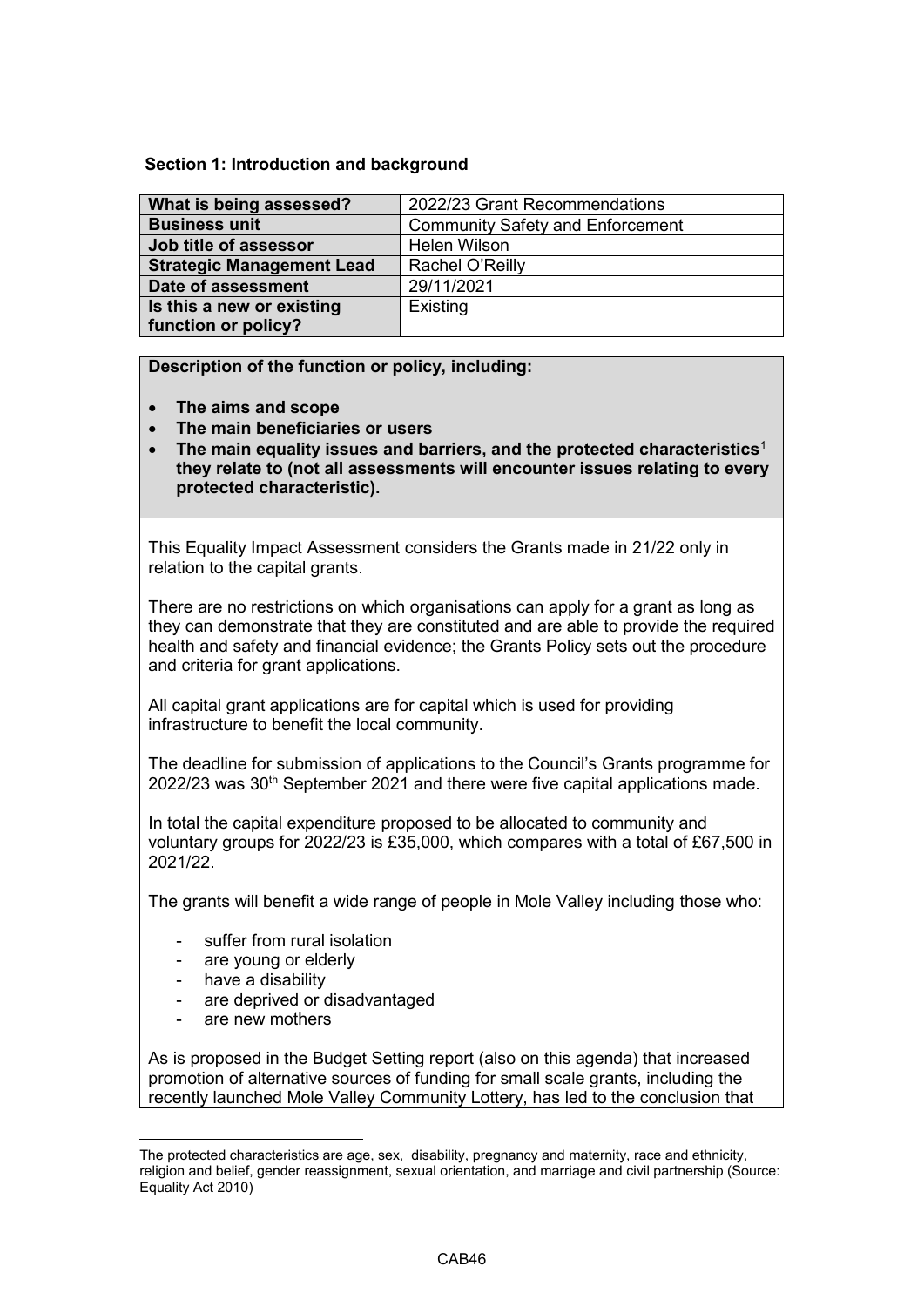the Small Community Grants scheme can be closed from 2022/23. A separate Equality Impact Assessment has been conducted on this proposal and is included in the main Budget Setting Report.

**Description of how the function or policy fits into the Council's Corporate Priorities or other local, regional or national plans and priorities** 

Each grant is individually assessed against the Council's corporate priorities. considered for a grant. Grant applications must address at least one corporate priority in order to be

Overall the provision of grants to community and voluntary sectors contributes to the priority of Community Wellbeing by supporting the specific actions to:

- Promote opportunities for residents of all ages to live safe, healthy and fulfilling lives
- communities to support each other especially in times of particular need • Foster community spirit, encouraging individuals, families and
- Promote opportunities for people with special needs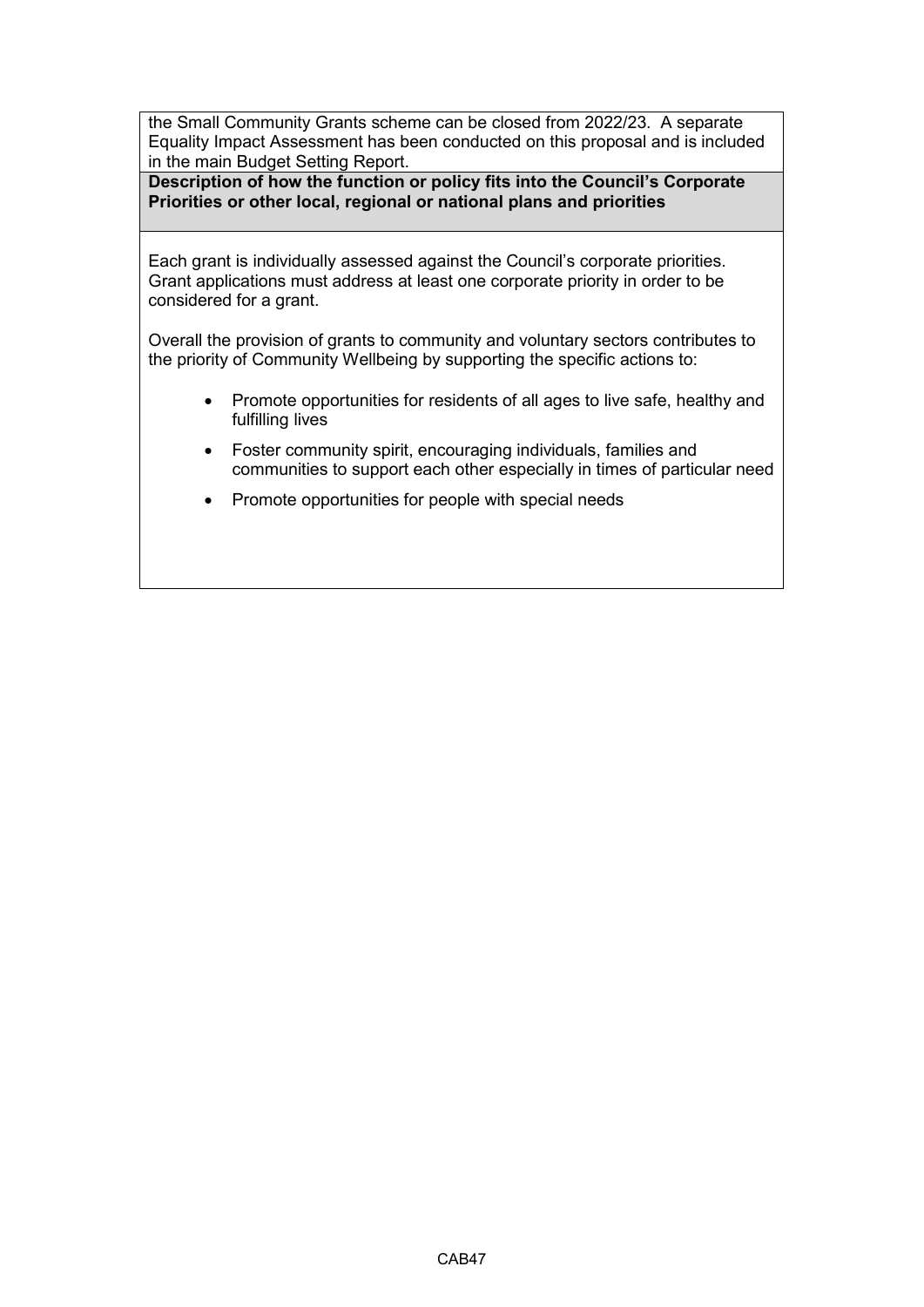# **Section 2: Analysis and assessment**

### **Indicate for each protected characteristic whether there may be a positive impact, negative impact, a mixture of both or no impact – using a tick in the appropriate columns**

| <b>Protected</b><br>characteristics | <b>Positive</b> | <b>Negative</b> | <b>No</b><br>impact | <b>Reason</b>                                                                                                                                                                                                                              |  |
|-------------------------------------|-----------------|-----------------|---------------------|--------------------------------------------------------------------------------------------------------------------------------------------------------------------------------------------------------------------------------------------|--|
| Age                                 | $\sqrt{}$       |                 |                     | The grant for Chart<br>$\bullet$<br><b>Downs Community</b><br>Centre will improve<br>facilities for the elderly.<br>The grant for Wescott.<br>Sports Club will improve<br>access to sports facilities<br>for children and young<br>people. |  |
| <b>Sex</b>                          |                 |                 | $\sqrt{ }$          | It is not anticipated that the<br>grants will have any specific<br>impact on this protected<br>characteristic.                                                                                                                             |  |
| <b>Disability</b>                   | V               |                 |                     | The grant for Westcott<br>Sports Club will improve<br>access to sports facilities<br>for people with<br>disabilities.                                                                                                                      |  |
| Pregnancy and<br>maternity          | $\sqrt{}$       |                 |                     | The grant for Chart<br>$\bullet$<br><b>Downs Community</b><br>Centre will provide<br>improved facilities for<br>new mothers.                                                                                                               |  |
| Race and ethnicity                  |                 |                 | $\sqrt{ }$          | It is not anticipated that the<br>grants will have any specific<br>impact on this protected<br>characteristic.                                                                                                                             |  |
| Religion and belief                 |                 |                 | $\sqrt{}$           | It is not anticipated that the<br>grants will have any specific<br>impact on this protected<br>characteristic.                                                                                                                             |  |
| Gender<br>reassignment              |                 |                 |                     | It is not anticipated that the<br>grants will have any specific<br>impact on this protected<br>characteristic.                                                                                                                             |  |
| Sexual orientation                  |                 |                 | $\sqrt{}$           | It is not anticipated that the<br>grants will have any specific<br>impact on this protected<br>characteristic.                                                                                                                             |  |
| Marriage and civil<br>partnership   |                 |                 | $\sqrt{ }$          | It is not anticipated that the<br>grants will have any specific<br>impact on this protected<br>characteristic.                                                                                                                             |  |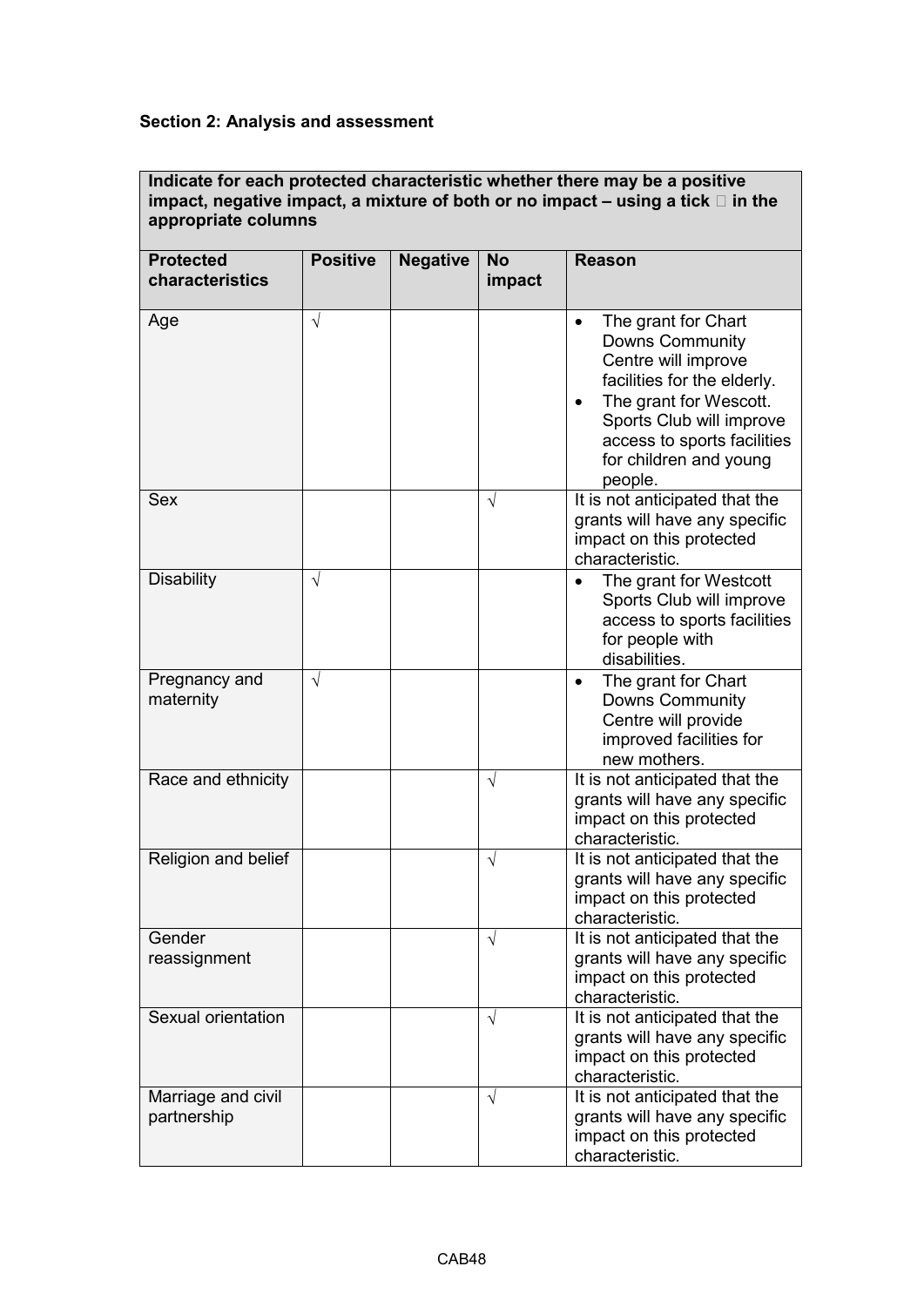| Other aspects to<br>consider                                                       | <b>Positive</b> | <b>Negative</b> | <b>No</b><br>impact | Reason                                                                                                                                                                                                                                                                                 |
|------------------------------------------------------------------------------------|-----------------|-----------------|---------------------|----------------------------------------------------------------------------------------------------------------------------------------------------------------------------------------------------------------------------------------------------------------------------------------|
| Carers                                                                             |                 |                 | $\sqrt{ }$          | It is not anticipated that the<br>grants will have any specific<br>impact on this protected<br>characteristic.                                                                                                                                                                         |
| Rural/urban<br>access issues                                                       | N               |                 |                     | The grants for Chart<br><b>Downs Community</b><br>Centre and Headley<br>Village Hall will provide<br>improved facilities for the<br>local community.<br>The grant to Westcott<br>Sports Club will improve<br>access to sports facilities<br>for people in the<br>surrounding villages. |
| HR issues (how<br>will staff with<br>protected<br>characteristics be<br>affected?) |                 |                 | V                   | It is not anticipated that the<br>grants will have any specific<br>impact on this protected<br>characteristic.                                                                                                                                                                         |

**What can be done to reduce the effects of any negative impacts?**

Where negative impact cannot be completely diminished, can this be justified, and is it lawful?

N/A

**Where there are positive impacts, what changes have been or will be made?**  Who are the beneficiaries? How have they benefited?

 It has been recommended to the Cabinet that four of the five capital grant applications that were submitted for 2022/23 are awarded funding.

The grants will benefit a wide range of people in Mole Valley including those who:

- suffer from rural isolation
- are young or elderly
- have a disability
- are deprived or disadvantaged
- are new mothers

 are only awarded where there are no restrictions on user groups. It should be noted that capital grants for the improvement of community buildings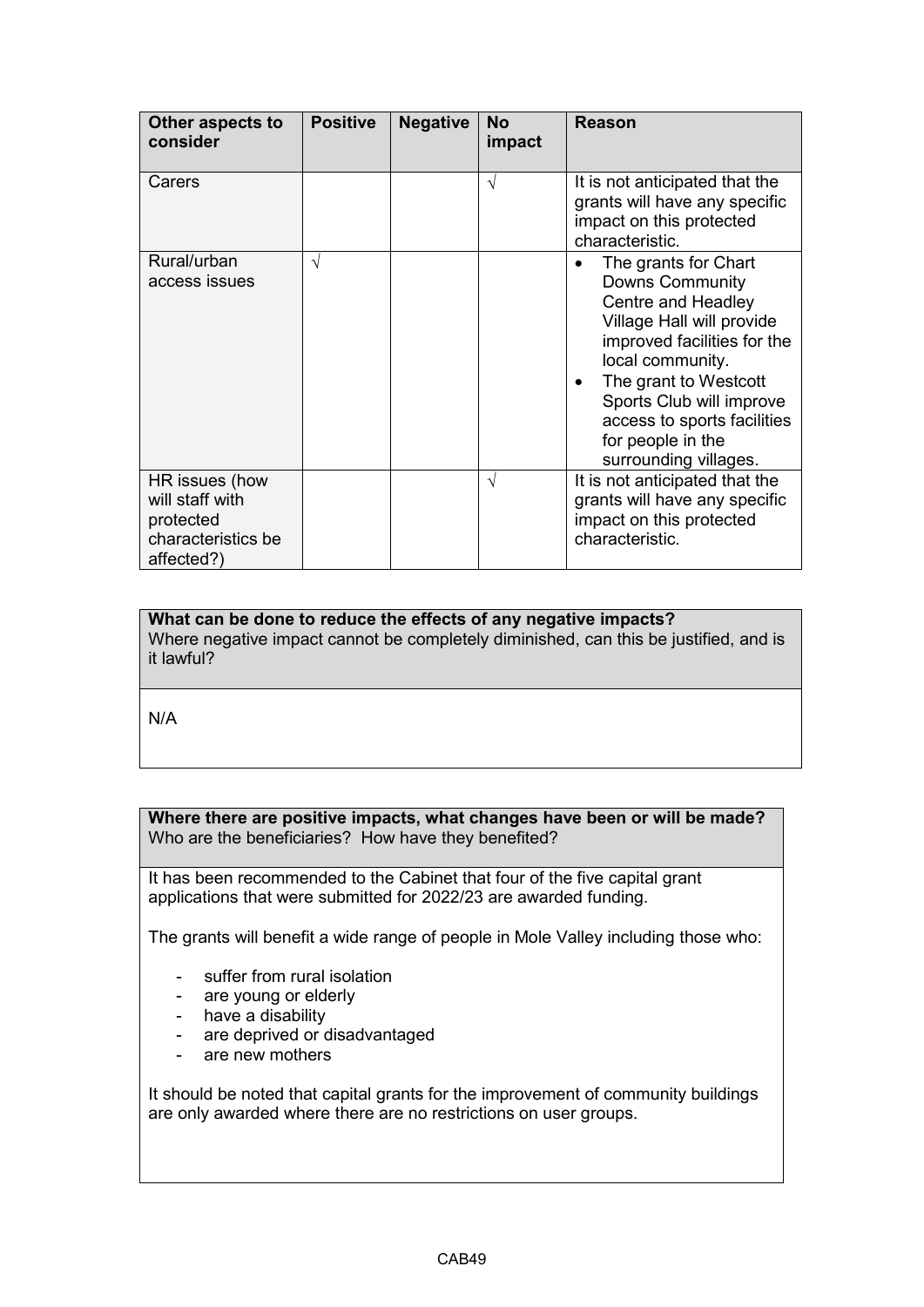## **Section 3: Evidence gathering and fact-finding**

# **What evidence is available to support your views above?**

Please include:

- A summary of the available evidence
- Identification of where there are gaps in the evidence (this may identify a need for more evidence in the action plan)
- services. • What information is currently captured with respect to usage and take up of
- What the current situation is in relation to equality and diversity monitoring (where relevant)

 will benefit from the purpose of the grant. This information is used as part of the The grant application forms include a section which asks applicants to specify who assessment process when deciding on recommendations.

Within a twelve month period or at the completion of the project, whichever is the soonest, all successful applicants are required to submit a report confirming that the intended outcomes of the grant have been met.

### **How have stakeholders been involved in this assessment?** Who are they, and what is their view?

 determining a recommendation in relation to each grant application. A report Applications received were scored against the criteria set out in the Grants Policy. The scores were then used by Officers and the responsible Cabinet Member in containing the recommendations and the Equality Impact Assessment is presented to the Scrutiny Committee for further consideration and this is also made publicly available on the Council's website. The final report is then submitted to the Cabinet to determine the decision on grants awarded.

 Assessment. No other stakeholders were involved in the completion of this Equality Impact

## **Recommendations**

Summary of the main recommendations (if any) arising from the assessment

There are no recommendations arising from this assessment.